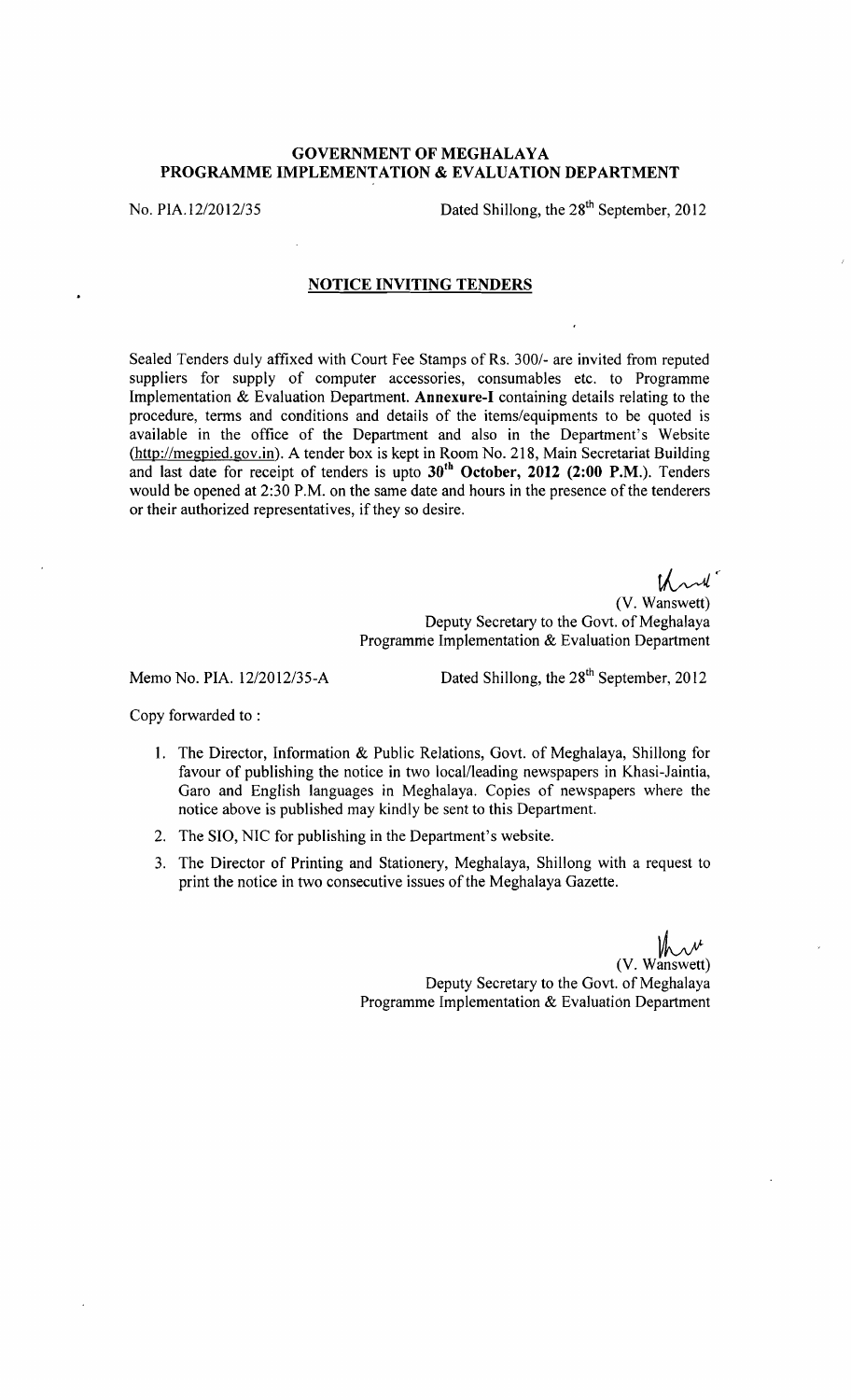Ref: Tender Notice No. PIA.12/2012/35 Dated Shillong, the 28<sup>th</sup> September, 2012

## TENDER DETAILS

## Procedure, Terms and Conditions:

 $\big($ 

- 1. Tender should be submitted in properly sealed cover duly superscribed with the words *"Supply of Computer Items, Consumables, Accessories etc. for Programme Implementation* & *Evaluation Department".*
- 2. The Tender should be submitted along with up-to-date Income Tax, Professional Tax and Sales Tax Clearance Certificates from the Competent Authorities. Those who claim exemption from such taxes should furnish Certificates to that effect from the concerned authorities.
- 3. Attested copy of Company's Latest Price List should be submitted alongwith the tender for items quoted and attested copy of Authorized Dealership Certificate thereof.
- 4. Discounts on any items, if any, should be clearly indicated.
- 5. VAT and other taxes should be indicated clearly in the Tender and item wise.
- 6. *Applicable warranty* should be indicated and item wise.
- 7. Rates should be F.O.R. Destination.
- 8. Rates shoud be valid for one year from the date of acceptance of the Tender.
- 9. Items/equipments should be supplied within two weeks from the date of issue of the Supply Order. No complaint whatsoever regarding terms and conditions, fluctuation of prices, etc. shall be entertained. The selected tenderers must foresee all such eventualities.
- 10. No tenders would be allowed to be deposited into the Tender Box after 2:00 P.M. on the  $30<sup>th</sup>$  October, 2012.
- 11. An earnest money of Rs. 17,380/- in the form of Bank Draft/Deposit at call pledged in favour of the undersigned should be submitted along with the tender. Tenderers belonging to Schedules Castes/Scheduled Tribes may deposit 50% or *Yz* of the Earnest Money.
- 12. The earnest money of the unsuccessful tenderers shall be released after finalization of the selection of the successful tenderers, and of successful tenderers it shall be returned when the security deposit has been furnished, unless it is used as part of the security deposit.
- 13. Successful tenderers shall have to furnish Security Deposit ofRs. 84,900/- in the form of Bank DraftlDeposit at call pledged in favour of the undersigned. Tenderers belonging to Scheduled Castes/Scheduled Tribes may deposit 50% or *Yz* of the security deposit. If the successful tenderers fail to furnish the security deposit, the offer may be cancelled and their earnest money be forfeited to Government. Such failure shall also be noted when inviting and selecting tenderers in future.
- 14. The security deposit of the successful tenderers shall be released after satisfactory completion of the supply. In case the successful tenderers fail tosuppy the items/equipments as per the Supply Order, the security deposit shall be forfeited to Government.
- 15. The Departmental Purchase Board reserves the right to accept or reject any tender without assigning any reasons thereof and does not bind itself to accept the lowest rates. Incomplete tenderers will not be considered under any circumstances.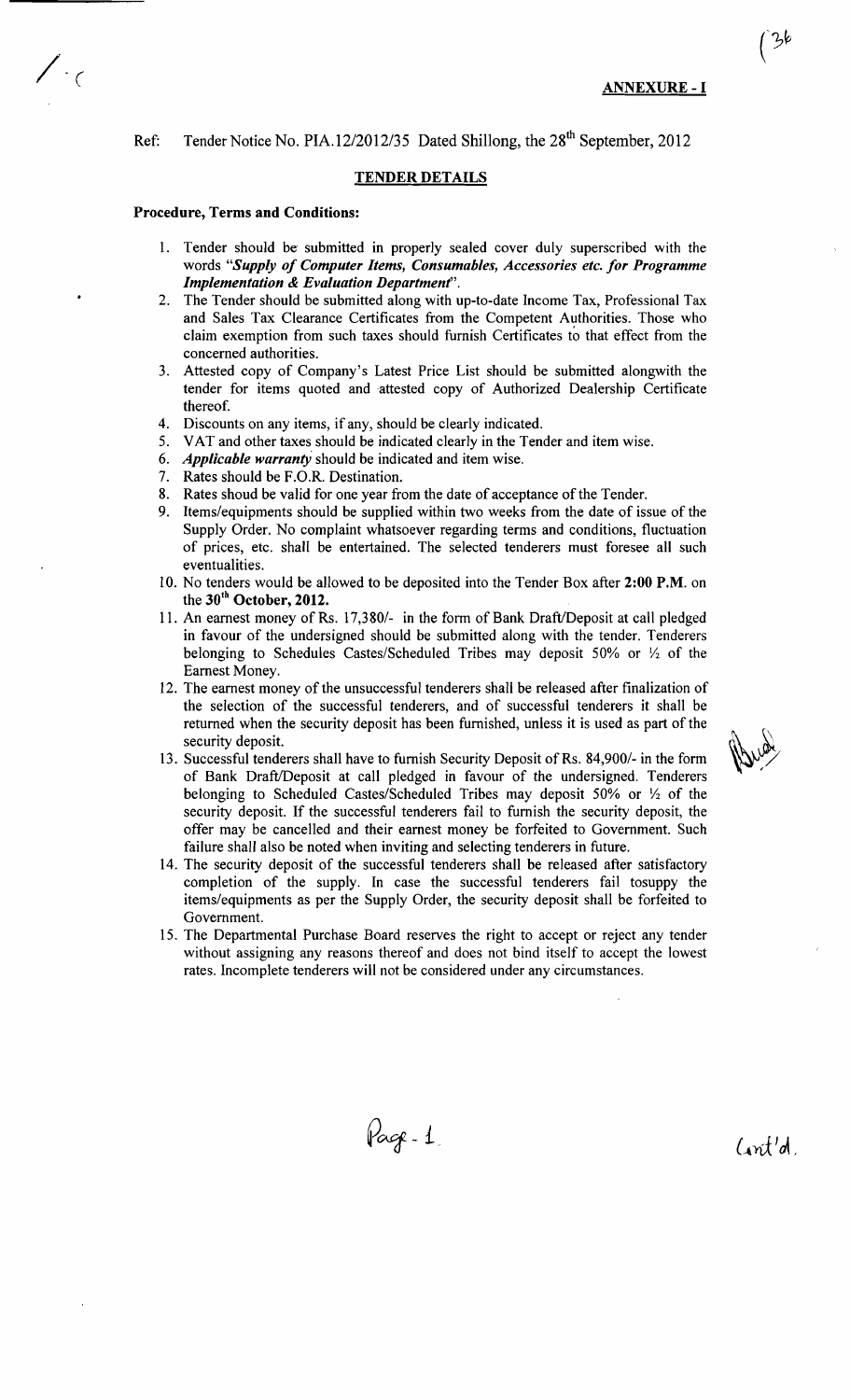The details of the items/equipments to be quoted are as under:-

 $\overline{C}$ 

 $\ddot{\phantom{a}}$ 

| Sl.<br>No. | <b>Description of item/equipment</b>                                                                                                                                                                                                                                                             | Quantity | Rate<br>be<br>to<br>quoted per unit<br>quantity |
|------------|--------------------------------------------------------------------------------------------------------------------------------------------------------------------------------------------------------------------------------------------------------------------------------------------------|----------|-------------------------------------------------|
|            | I. Hardware & Software                                                                                                                                                                                                                                                                           |          |                                                 |
| 1.         | Color LaserJet Printer with following<br>specifications:                                                                                                                                                                                                                                         | Each     |                                                 |
|            | Printer type: Laser<br>Cartridge colors: Black, Magenta, Cyan &<br>Yellow<br>Print speed : Upto 20 ppm<br>Print quality : 600 dpi x 600 dpi<br>Duty cycle per month: 40,000 pages<br>Memory: 384 MB<br>Paper handling: A4 size<br>Connectivity: USB 2.0 (Standard)                               |          |                                                 |
| 2.         | Legal Size Flatbed Scanner with following<br>specifications:<br>Scanner type: Flatbed with ADF<br>Scanner resulution (optical): 600 dpi<br>Scan size (Flatbed) Maximum: 216 mm x<br>356 mm<br>ADF specifications: Single pass duplex                                                             | Each     |                                                 |
|            | with 100 sheets feeder capacity                                                                                                                                                                                                                                                                  |          |                                                 |
| 3.         | LaserJet Printer with general specifications:<br>Printer type: Laser<br>Cartridge color: Black<br>Print speed : Upto 25 ppm<br>Print quality : 600 dpi x 600 dpi<br>Duty cycle per month: 8,000 pages<br>Memory: 32 MB (Standard)<br>Paper handling: A4 size<br>Connectivity: USB 2.0 (Standard) | Each     |                                                 |
| 4.         | GeForce GTX 560 Display Card with 1GB<br>DDR5 memory                                                                                                                                                                                                                                             | Each     |                                                 |
| 5.         | 4 GB RAM (DDR2 Non ECC SDRAM 800<br>MHz)                                                                                                                                                                                                                                                         | Each     |                                                 |
| 6.         | USB Keyboard for HP Desktop PC                                                                                                                                                                                                                                                                   | Each     |                                                 |
| 7.         | USB Keyboard for DELL Desktop PC                                                                                                                                                                                                                                                                 | Each     |                                                 |
| 8.         | USB Optical Mouse for HP Desktop PC                                                                                                                                                                                                                                                              | Each     |                                                 |
| 9.         | USB Optical Mouse for DELL Desktop PC                                                                                                                                                                                                                                                            | Each     |                                                 |
| 10.        | 1 TB HDD – 7200 rpm SATA (Internal)                                                                                                                                                                                                                                                              | Each     |                                                 |

 $\overline{\mathcal{P}_{\alpha_{\mathcal{F}}-2}}$ 

Muck

Cant'd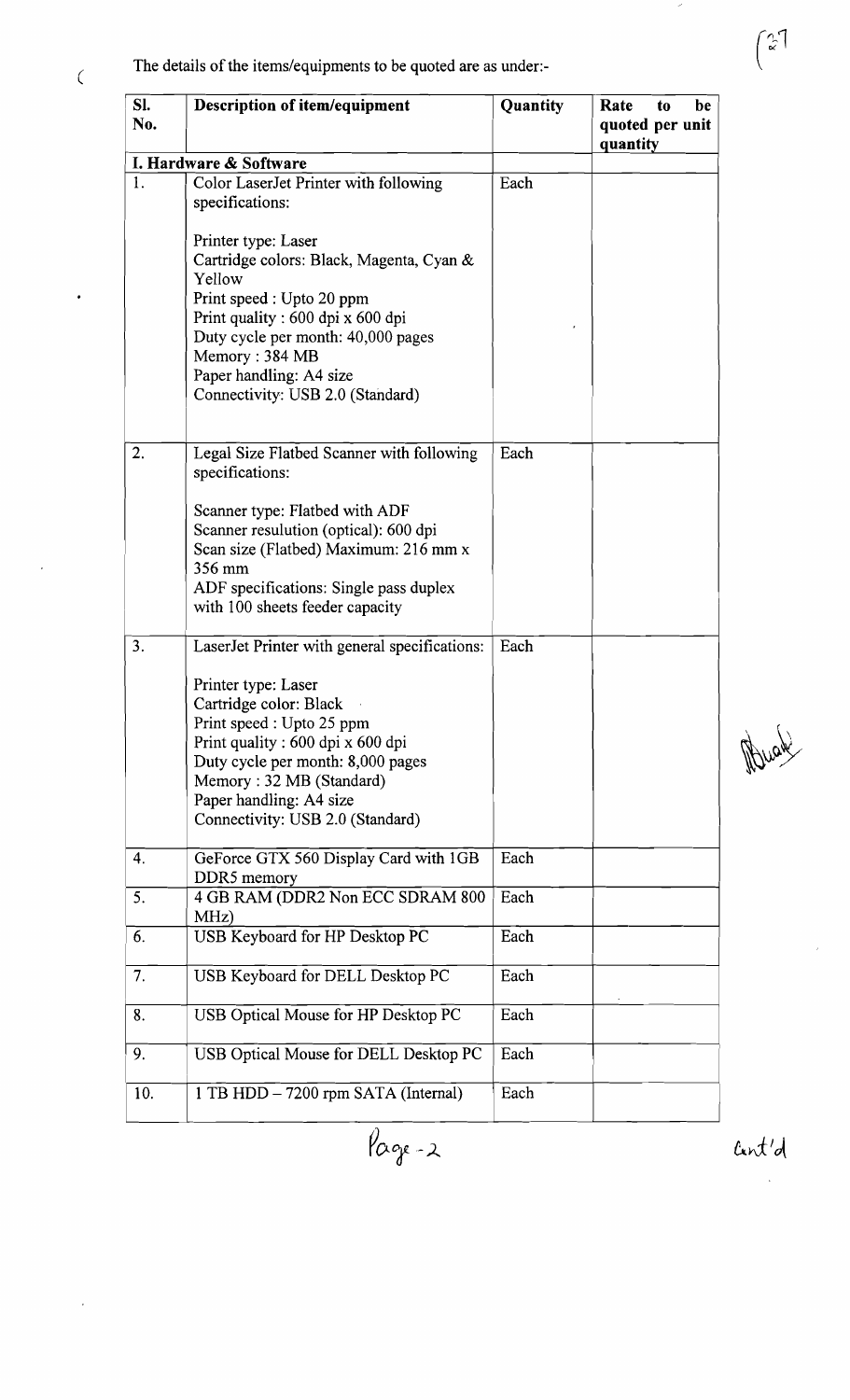| 11. | BluRay Disc drive with following                                | Each       |  |  |  |
|-----|-----------------------------------------------------------------|------------|--|--|--|
|     | specifications:                                                 |            |  |  |  |
|     |                                                                 |            |  |  |  |
|     | Type: Internal                                                  |            |  |  |  |
|     | Capacity: 50GB/25GB                                             |            |  |  |  |
|     | <b>BD-R Write: 12X</b>                                          |            |  |  |  |
|     | <b>BD-R DL Write: 8X</b>                                        |            |  |  |  |
|     | <b>SATA Connectivity</b>                                        |            |  |  |  |
|     |                                                                 |            |  |  |  |
| 12. | 16 GB Pendrive                                                  | Each       |  |  |  |
| 13. | 32 GB Pendrive                                                  | Each       |  |  |  |
| 14. | Norton 360 (1 year license)                                     | Each       |  |  |  |
| 15. | 600W SMPS (Internal)                                            | Each       |  |  |  |
|     |                                                                 |            |  |  |  |
| 16. | LCD Projector with the following                                | Each       |  |  |  |
|     | specifications:                                                 |            |  |  |  |
|     | WXGA 1280 x 800 or equivalent                                   |            |  |  |  |
|     | Minimum 4000 hrs Lamp life                                      |            |  |  |  |
|     | 3000 ANSI Lumens Brightness                                     |            |  |  |  |
|     | Contrast Ratio: 3000:1                                          |            |  |  |  |
|     | <b>Short Throw</b>                                              |            |  |  |  |
|     |                                                                 |            |  |  |  |
| 17. | LED Projector with the following                                | Each       |  |  |  |
|     | specifications:                                                 |            |  |  |  |
|     | WXGA 1280 x 800 or equivalent                                   |            |  |  |  |
|     | Minimum 30000 hrs Lamp Life                                     |            |  |  |  |
|     | 200 ANSI Lumens Brightness                                      |            |  |  |  |
|     |                                                                 |            |  |  |  |
| 18. | Laptop computer with the following                              | Each       |  |  |  |
|     | specifications:                                                 |            |  |  |  |
|     | Core i5, 4 GB RAM, 500 GB HDD, DVD-                             |            |  |  |  |
|     | RW, 14.0" LED Backlit, MS Windows 7                             |            |  |  |  |
|     | Professional 64 Bit, Norton Internet                            |            |  |  |  |
|     | Security 2012 (Preloaded)                                       |            |  |  |  |
| 19. | Mini Laptop computer with the following                         | Each       |  |  |  |
|     | specifications:                                                 |            |  |  |  |
|     | Core i3, 4GB RAM, 500 GB HDD, 11.6"                             |            |  |  |  |
|     | LED Widescreen, MS Windows 7                                    |            |  |  |  |
|     | Professional 64 Bit, Norton Internet                            |            |  |  |  |
|     | Security 2012 (Preloaded)                                       |            |  |  |  |
| 20. | Battery Pack for Item I.19                                      | Each       |  |  |  |
| 21. | Online UPS with the following                                   | Each       |  |  |  |
|     | specifications:                                                 |            |  |  |  |
|     | Capacity: 1.00 KVA                                              |            |  |  |  |
|     | Single Phase Input & Output                                     |            |  |  |  |
|     | Backup Time: 90 minutes (On full load)                          |            |  |  |  |
| 22. | MS Office 2010 Professional                                     | Each       |  |  |  |
| 23. | MS Officer 2010 (Word, Excel and                                | Each       |  |  |  |
|     | Powerpoint) Edition                                             |            |  |  |  |
|     |                                                                 | Each       |  |  |  |
| 24. | Norton Internet Security 2012 (1 yr license)                    |            |  |  |  |
|     |                                                                 |            |  |  |  |
|     | II. Computer Consumables etc.                                   | Each color |  |  |  |
| 1.  | Toner Cartridge for Color Laser Printer HP<br><b>CLJ CP2025</b> |            |  |  |  |
| 2.  | Toner Cartridge for Laser Printer HP LJ                         | Each       |  |  |  |
|     | P3005dn                                                         |            |  |  |  |

 $\overline{a}$ 

 $\overline{$ lege-3

Mugu

 $\binom{35}{ }$ 

 $\cot' d$